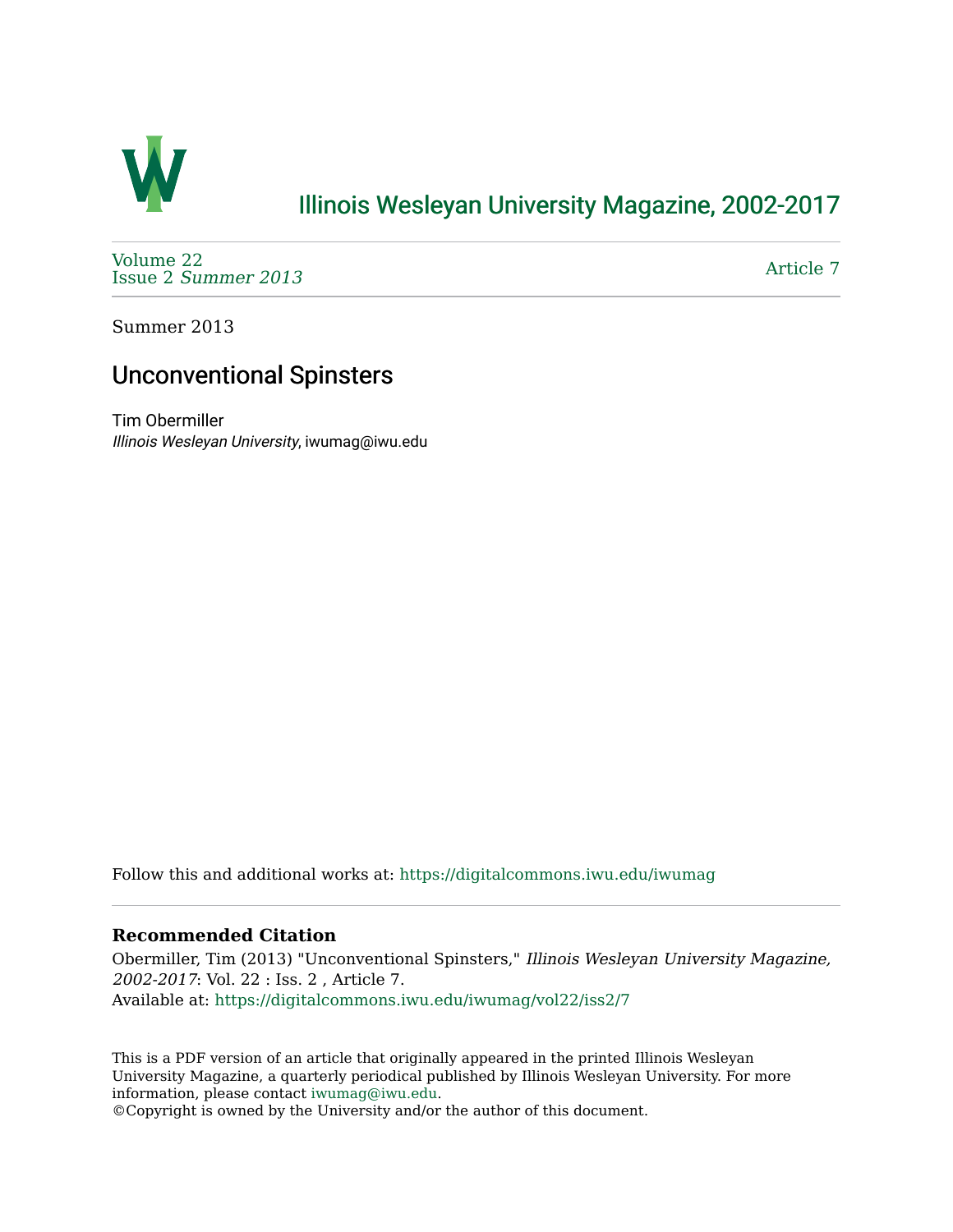### **Unconventional Spinsters**

#### **Heather Olt '96 is 'hopeful' for web comedy hit series.**

Heather Olt '96, a Los Angeles-based actress and writer, is the co-creator, coproducer and star of the upcoming comedic web series *2 Hopeful Spinsters*. Described as a mash-up of *Thelma & Louise* meets*Laverne & Shirley,* the series will be released online this summer. At a May 1 Hollywood premiere of the show, Heather (at right, in blue) was joined by celebrities such as comedic actress Christina Moore '95 (right).

The project is the creation of Heather and co-producer Dellany Peace. Olt and Peace describe themselves as single women in their 30s who were quite aware they are beyond the average marrying age, but who have not yet decided when or if they want to settle down to marry. They most definitely do not consider themselves "spinsters." But that view changed when Heather made a guest appearance as a "hopeful spinster" on the NBC comedy *Up All Night.* That role, along with comments from family and friends, gave her and Peace the idea for their web series, which seeks to redefine what it means to be single in the 21st century.



Christina Moore '95 (right) was among the alumni who congratulated Heather Olt '96 (right ) at the premiere of Olt's web series.

*2 Hopeful Spinsters* follows the lives of Peace (portraying feisty Southerner and momma's girl Dellany Butler) and Heather (playing sarcastic, nurturing, loyal Heather Monaghan). Heather's previous acting credits include S*candal, Body of Proof, American Horror Story, The Mentalist, Chuck, Nip/Tuck* and *Dexter*.

Heather Olt '96, a Los Angeles-based actress and writer, is the co-creator, co-producer and star of the upcoming comedic web series *2 Hopeful Spinsters*. Described as a mash-up of *Thelma & Louise* meets*Laverne & Shirley,* the series will be released online this summer. At a May 1 Hollywood premiere of the show, Heather (at right, in blue) was joined by celebrities such as comedic actress Christina Moore '95 (right).

The project is the creation of Heather and co-producer Dellany Peace. Olt and Peace describe themselves as single women in their 30s who were quite aware they are beyond the average marrying age, but who have not yet decided when or if they want to settle down to marry. They most definitely do not consider themselves "spinsters." But that view changed when Heather made a guest appearance as a "hopeful spinster" on the NBC comedy *Up All Night.* That role, along with comments from family and friends,